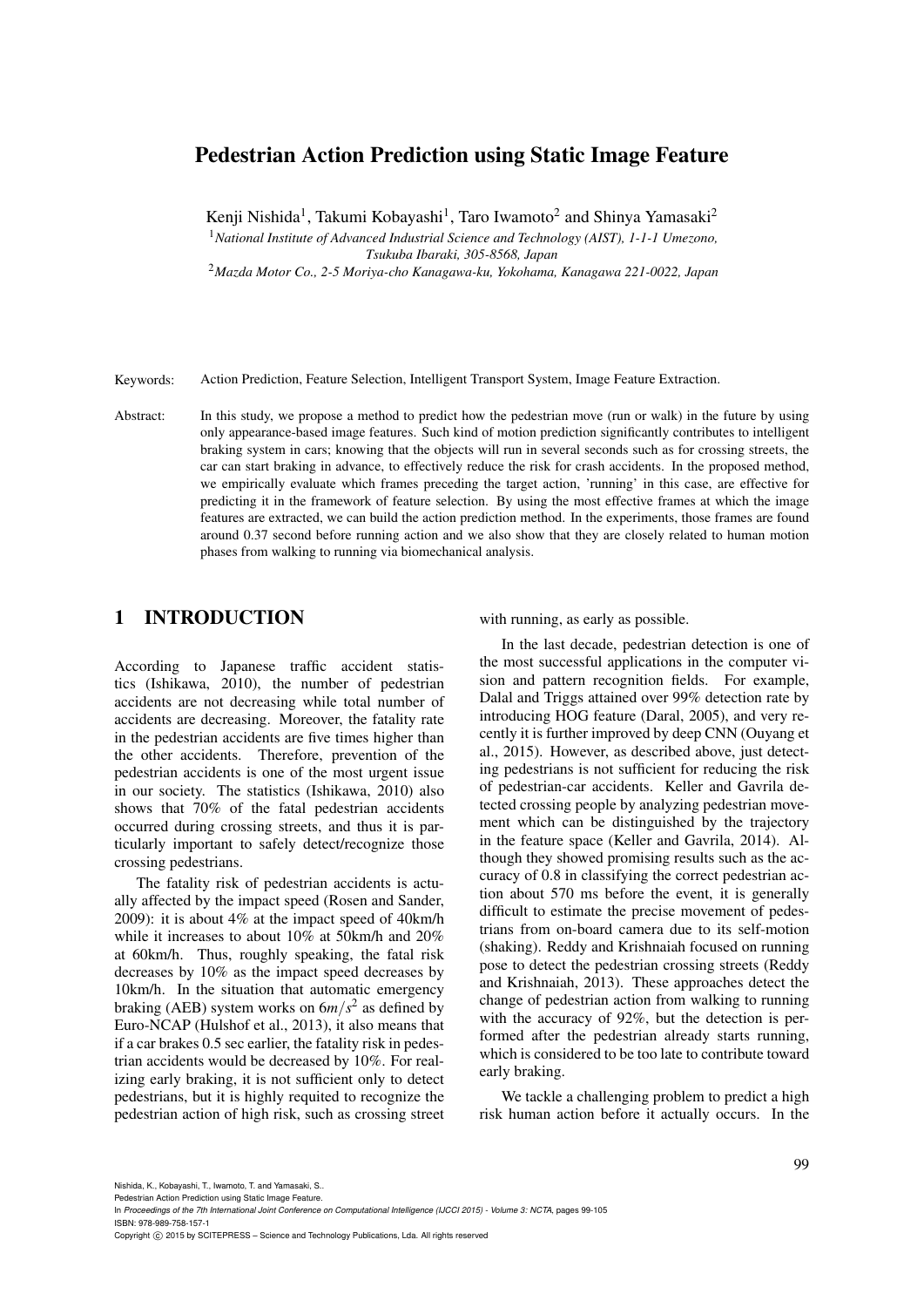realistic situations, we have to pay careful attention to the pedestrians that cross a street with suddenly running and such (sudden) running is regarded as a high risk action to be treated by AEB system with early braking. Therefore, in this paper, we address the problem to predict the (sudden) running action of pedestrians by detecting the *sign* for that action which *preindicates* the running actions beforehand. In addition, we employ an appearance-based approach using only *static image features*, though motion features might be suitable for recognizing actions, since it is quite hard to extract reliable motion features from a moving on-board camera. There is a primary question how early we can predict the running action, or more basically, whether such sign (*preindicator*) exists or not. We empirically answer this question in the framework of feature selection and show the effective preindicator from the quantitative viewpoint. Besides, we also give useful qualitative meaning to it from the biomechanical viewpoints.

# 2 APPEARANCE BASED ACTION PREDICTION

In this section, we detail the action prediction method using only *static image features*. This method is based on the assumption that the action preindicator can be sufficiently described by distinctive pedestrian shape, not motion itself.

#### 2.1 Static Image Feature

To characterize the human shape in detail, we employ gradient local auto-correlation (GLAC) method (Kobayashi and Otsu, 2008). The GLAC method extracts co-occurrence of gradient orientation as second-order statistics while HOG (Daral, 2005) is based only on first-order statistics of occurrence of gradient orientations. Suppose the pedestrian is detected by arbitrary methods and the bounding box enclosing the pedestrian is provided as shown in fig. 1. As in the common approach such as of HOG (Daral, 2005), the bounding box is spatially partitioned into regular grids of  $3 \times 3$  at each of which the GLAC features are extracted, then the final feature vector is constructed by concatenating those feature vectors; the setting of 9 orientation bins for gradients and 4 spatial co-occurrence patterns produces GLAC features of 324 dimensionality, and the final feature is formed as a 2916 =  $324 \times 3 \times 3$  dimensional vector.

The spatial grids of  $3 \times 3$  is much coarser compared to HOG-related methods. The GLAC method can characterize the human shape more discriminatively due to exploiting co-occurrence and thus even such coarser grids are enough for static image features. In addition, the coarser grids render robustness regarding spatial position of human shape; that is, the features are stably extracted even for miss-aligned bounding boxes. On the other hand,  $3 \times 3$  grids are considered as the coarsest one for capturing the human shape; head, torso, two arms and two legs are roughly aligned to respective spatial grids.

#### 2.2 Action Prediction

Based on the time-series sequence of image features extracted in the bounding boxes, we predict the action which will occur in the near future.

We consider the subsequence of *T* frames which are represented by image feature vectors as described in the previous subsection. Then, we pick up *D* frames (feature vectors) from them,  $[t - D + 1, t]$ , to predict the action which will occur at the *T*-th frame indexed as time 0. Those *D* feature vectors are concatenated to single feature vector of relatively high dimension (fig. 2) which is finally passed to a linear SVM classifier for predicting whether running will occur at time 0 or not. The concatenated feature indirectly encodes motion information of pedestrian during *D* frames. Because we can not know which timing  $\{t, D\}$  produces better performance for predicting the running action, those parameters are empirically determined based on data from the quantitative viewpoint. And, it is obvious that the smaller *t* is preferable since it provides the earlier prediction; on the contrary,  $t = 0$  means on time classification and does not give any prediction at all.

# 3 EXPERIMENTS

This section shows the experimental procedure for determining the parameters  $\{t, D\}$  in the proposed method (section 2.2) as well as evaluating it.

### 3.1 Dataset

The dataset that we use contains 57 video sequences of 12 children captured by a (fixed) video camera with 30 fps in a gymnasium (fig. 3).  $\frac{1}{1}$  Children behave *unpredictably* in context and thus are regarded as the subjects to be carefully paid attention. They first walk

<sup>&</sup>lt;sup>1</sup>This experiment is approved by the Ethical Review Board of Mazda Motor Corporation and the informed consent of all subjects were also obtained.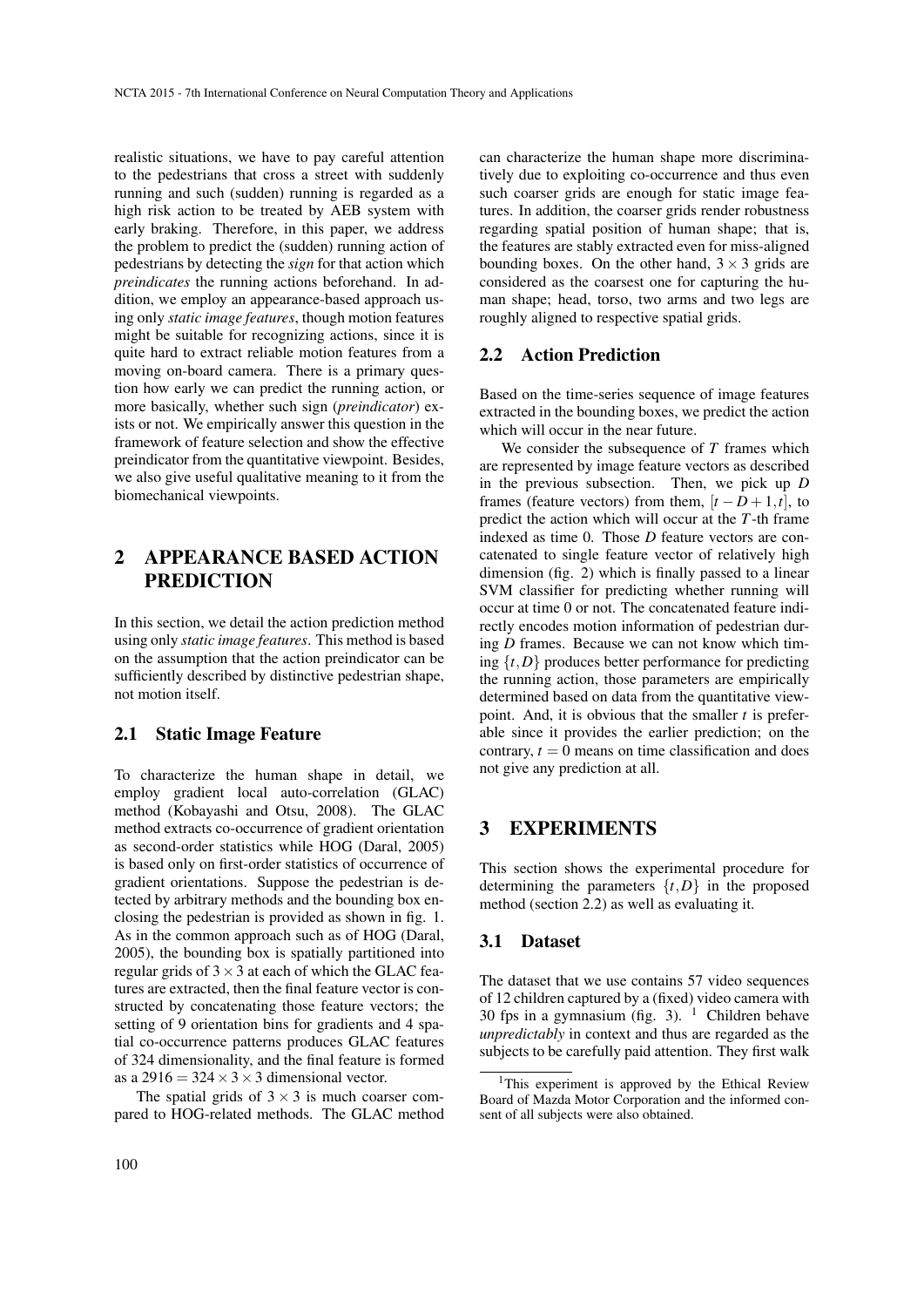

Figure 1: Static image feature extraction by using GLAC method (Kobayashi and Otsu, 2008). The bounding box is partitioned into  $3 \times 3$  regular grids at each of which GLAC image feature is extracted.



Figure 2: Action prediction framework. We consider *T*-frame subsequence as a unit. The action of running at  $t = 0$  is predicted by using *D*-frame features preceding it.



Figure 3: Example sequence in dataset and extracted samples.

and then suddenly run in an arbitrary timing. The bounding boxes enclosing them are manually annotated since the pedestrian detection is out of our focus in this study. In addition, the frame when the subject starts running is also manually indicated; it is denoted as *trun* (fig. 3). The length of the subsequence is set to  $T = 20$ , since all the subjects of 57 sequences are *definitely* walking at the frame of *trun* −19; so the sign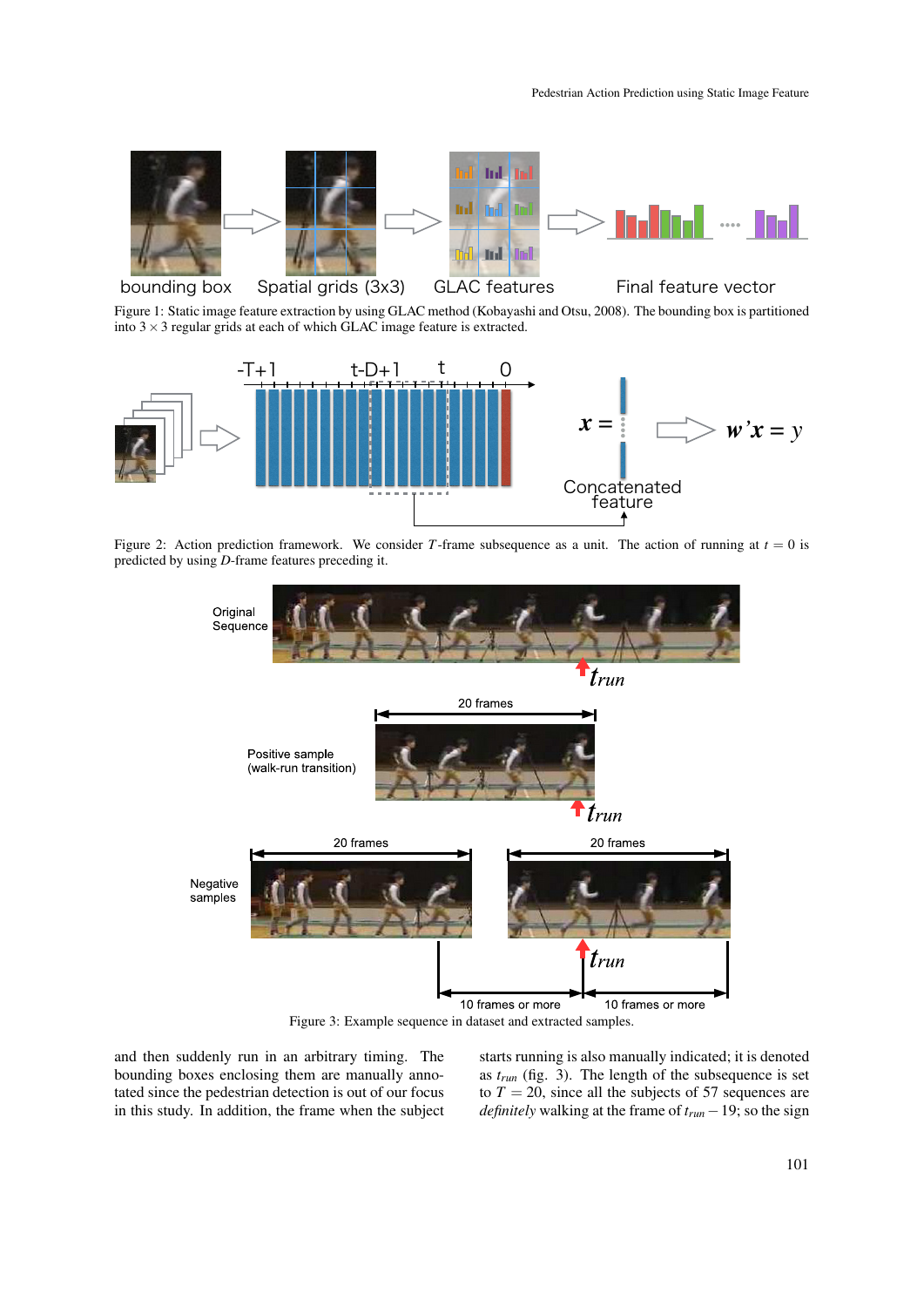

Duration *D* Figure 5: Classification performance for all parameter pairs.

preindicating running is supposed to exist within this period from  $t_{run}$  – 19 to  $t_{run}$ .

## 3.2 Evaluation

The subsequence of 20 frames that ends at *trun* is regarded as a *positive* sample in each subsequence, while *negative* samples are determined as all the other subsequences except the ones overlapping the positive subsequence with over 10 frames. We thereby obtain one positive sample and about 50 to 100 negative samples from each sequence.

The prediction performance is measured by *leaveone-sequence-out cross validation*, the procedure is defined as follows. At the *i*-th iteration ( $i = 1, ..., 57$ ), we train the linear SVM classifier (Vapnik, 1998) over the samples excluding the ones drawn from the *i*-th sequence. Then, the samples from the *i*-th sequence are evaluated by applying the classifier. In this case, those evaluated samples are highly imbalanced due to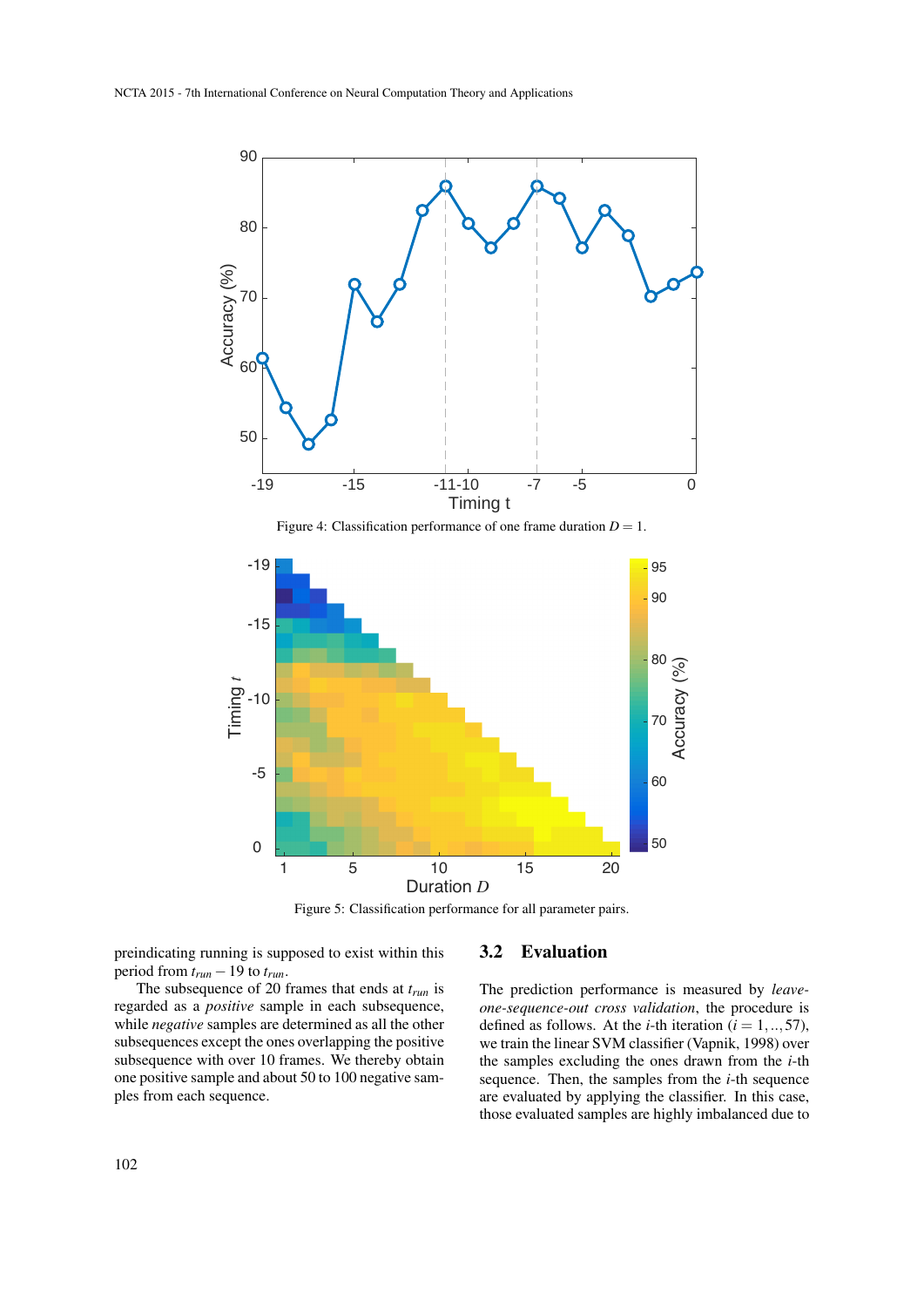

Figure 6: Classification performance for timing *t* with maximizing over *D*.



Figure 7: Classification performance for duration  $D = 2, 3, 8$ .

containing only one positive sample. Therefore, we regard the *i*-th sequence as correctly classified only when all the sample of that sequence are successfully classified, which is a relatively hard criterion. In an overall evaluation, we measure the ratio of the correctly classified sequences out of 57 ones.

As to the prediction method (sec.2.2), we examined 210 pairs of  $\{t, D\}$  parameters: considering  $T =$ 20, the prediction timing t varies from 0 to -19, and accordingly the period *D* can be changed from 1 to  $t + 20.$ 

## 4 EXPERIMENTAL RESULTS

Figure 4 shows the classification performance for one frame duration  $(D = 1)$ . We can see that the top accuracy was obtained at  $t = -11$  and  $-7$ . This result suggests that the frames at  $t = -11$  and  $-7$  include distinctive features to preindicate running. It should be noted that though this task is to predict the running action at  $t = 0$ , the performance at  $t = 0$  (on-time classification) is not high. This is because the pedestrians definitely run at  $t = 0$  and some negative samples also contain the running action at  $t = 0$ , making hard to classify at  $t = 0$ .

Figure 5 shows the results for all parameter pairs of  $\{t, D\}$ . The best accuracy 96.5% was attained at *t* = −3 with *D* = 14,16 and *t* = −2 with *D* = 18; the whole sequence  $(t = 0, D = 20)$  did not perform the best, exhibiting 94.7%. However,  $t = -2$  and  $t = -3$ are not preferable for our purpose, early prediction.

As shown in fig. 4, the distinctive features are found at  $t = -7$  and  $-11$ , and thus we can push back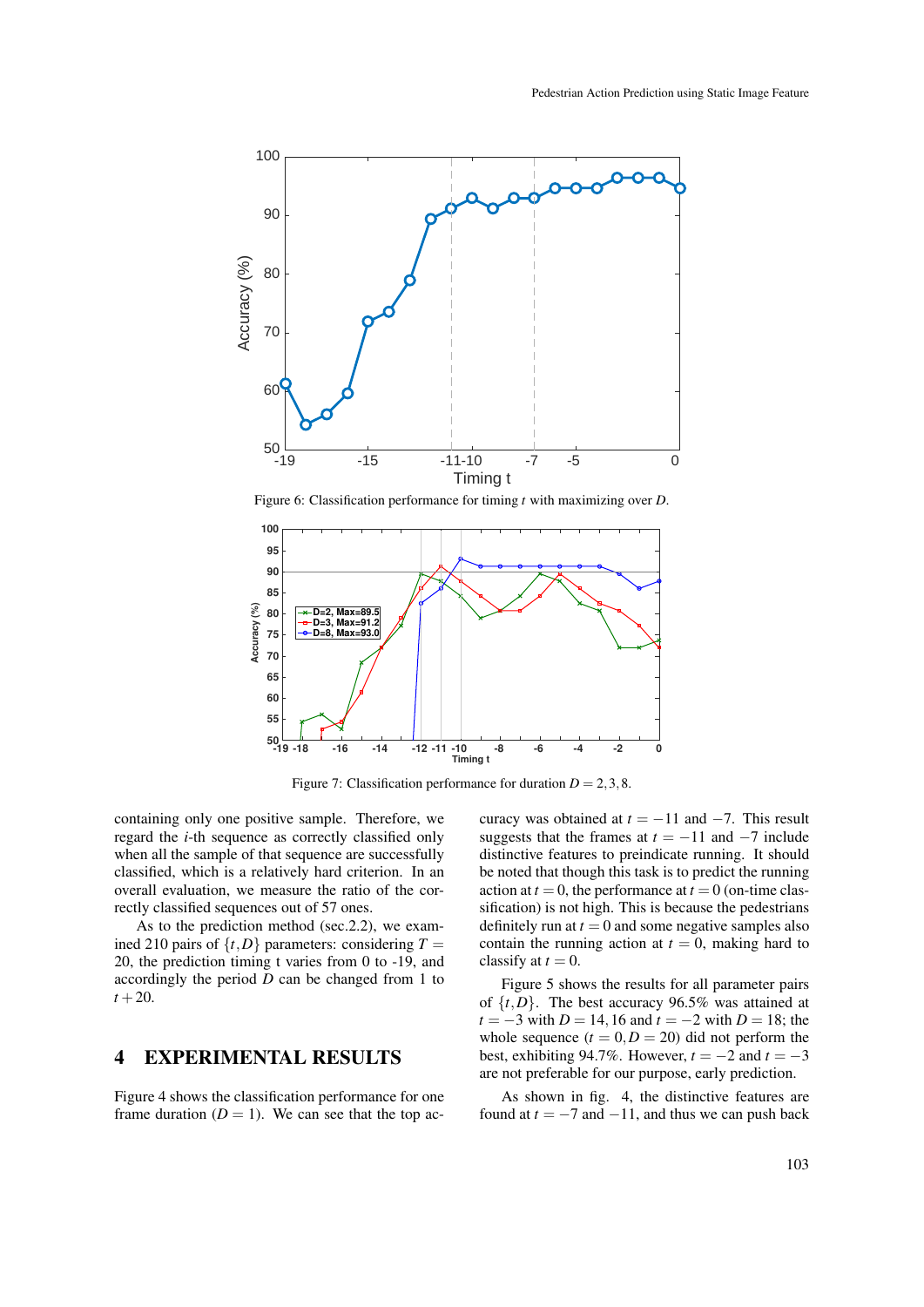

Figure 8: Biomechanical analysis for transition from walking to running.



Figure 9: Histogram for *tR*<sup>0</sup> and *tR*<sup>1</sup> compared to *trun*

the prediction earlier. For early prediction, the timing *t* is rather important than the duration *D*, and we show in fig. 6 the best performance at each *t* by picking up the maximum accuracy over *D*. It apparently shows that the performance is saturated at  $t = -11$ , slightly increasing after  $t = -11$ ; for example, 93.0% is attained at  $t = -10$  with  $D = 8$  which is close to the best 96.5% at  $t = -3$ . However, a pedestrian has to be tracked through 8 frames for the duration  $D = 8$ , which is not preferable for on-board (moving) cameras. Figure 7 shows the classification accuracy and timing with the duration  $D = 2,3$  and 8. 91.2% is attained at  $t = -11$  with  $D = 3$  which requires only 3 frame duration. Thus, we can conclude that it is possible to predict the action of running at about 0.37 sec. earlier (corresponding to  $t = -11$ ) with over 90% accuracy. Moreover, if we can compromise with the classification accuracy of 89.5%, the running action can be predicted at about 0.4 sec. earlier  $(t = -12)$  by using only 2 frame duration.

## 5 BIOMECHANICAL ANALYSIS

During the transition from walking to running, the visually most distinctive form is found when the head reaches the minimum height. After that, the pedestrian jumps up a little bit and subsequently the phase is completely changed into running. We call this point as  $t_{R1}$  (see fig. 8). On the other hand, when a pedestrian starts running from walking, the form accordingly changes in order to facilitate its acceleration. At that point, the pedestrian's posture is learning forward as well as stepping and shaking the arms more largely. This point is denoted as *tR*<sup>0</sup> (see fig. 8). The form at  $t_{R0}$  is less salient compared to that at  $t_{R1}$ , but  $t_{R0}$  precedes  $t_{R1}$ . For comparing the above results (section 4) to these biomechanically distinct points,